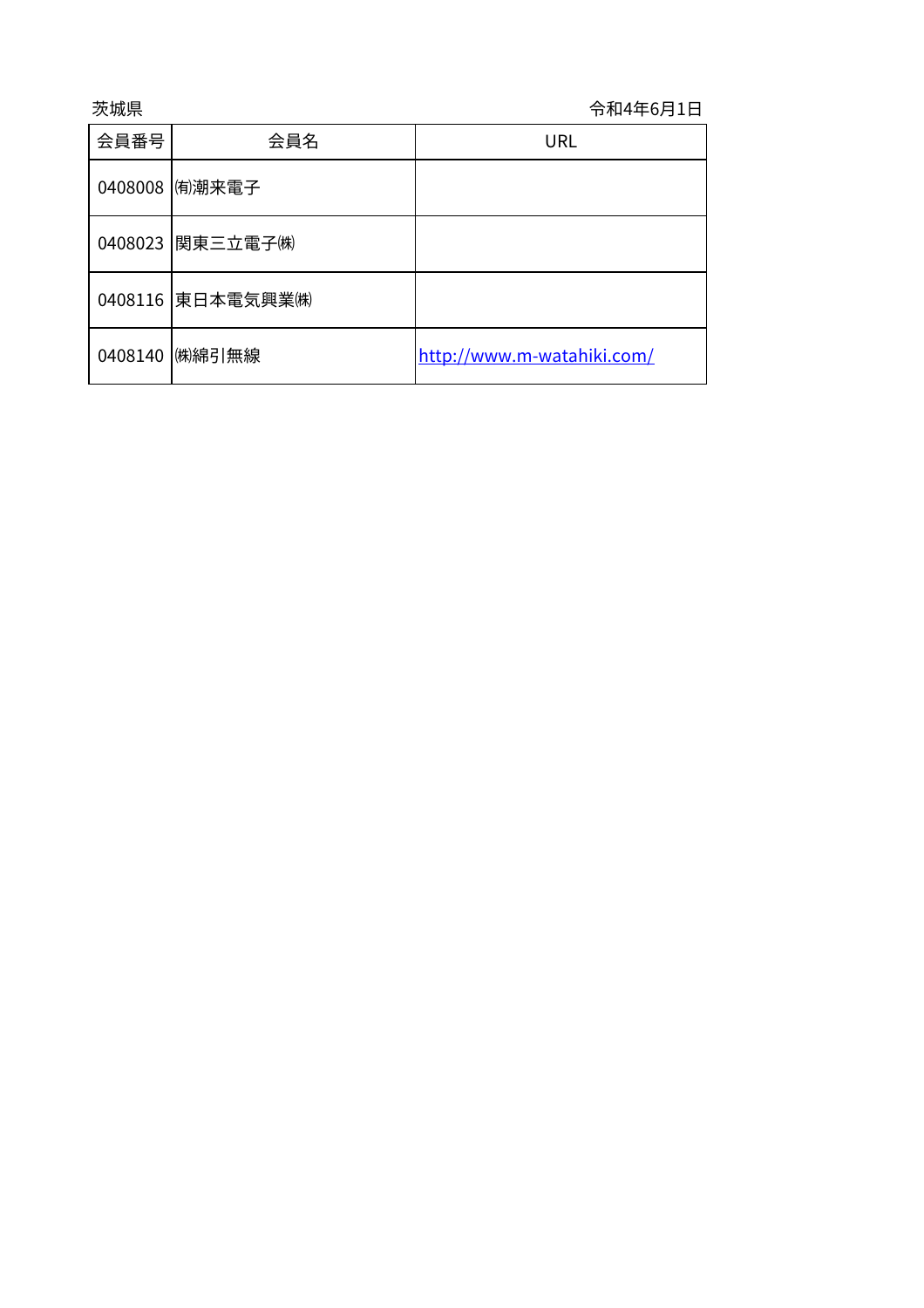| 会員番号          | 会員名                  | <b>URL</b>                   |
|---------------|----------------------|------------------------------|
|               | 0409013 宇都宮電子㈱       | http://www.uecc.co.jp/       |
|               | 0409024 関東情報㈱        | http://www.kantohjyohoh.com/ |
|               | 0409133 (㈱山口電機       |                              |
| 0409210 (㈱リンク |                      |                              |
|               | 0409227 コスモ通信        | http://www.cosumo90.com      |
|               | 0409274  侑ビジネスシステム通信 |                              |
|               | 0409352 (㈱エスビィデー     |                              |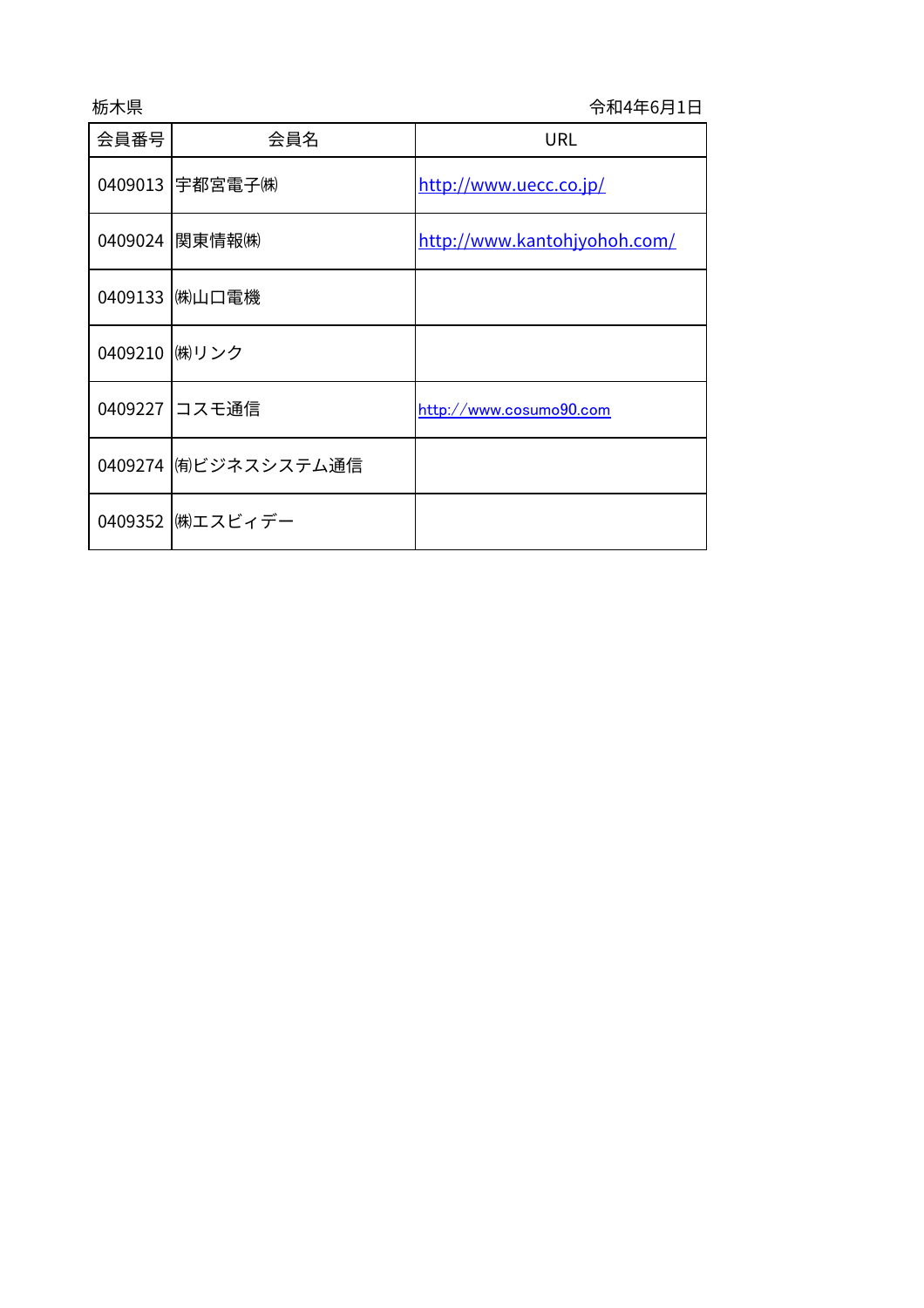| 会員番号           | 会員名                    | URL                             |
|----------------|------------------------|---------------------------------|
|                | 0410022  狩野電機㈱         | http://kanoumusen.com           |
|                | 0410029 クリハラ商事(株)      | http://www.ktv.ne.jp/~kurihara/ |
|                | 0410035 光山電気工業㈱        | http://www.kohzan.co.jp/        |
|                | 0410141 (㈱共栄無線         |                                 |
| 0410207   侑通信機 |                        |                                 |
| 0410271        | 藤田ソリューションパート<br>ナーズ(株) |                                 |
|                | 0410296  ヤナイ無線㈱        |                                 |
|                | 0410368 トネテック㈱         |                                 |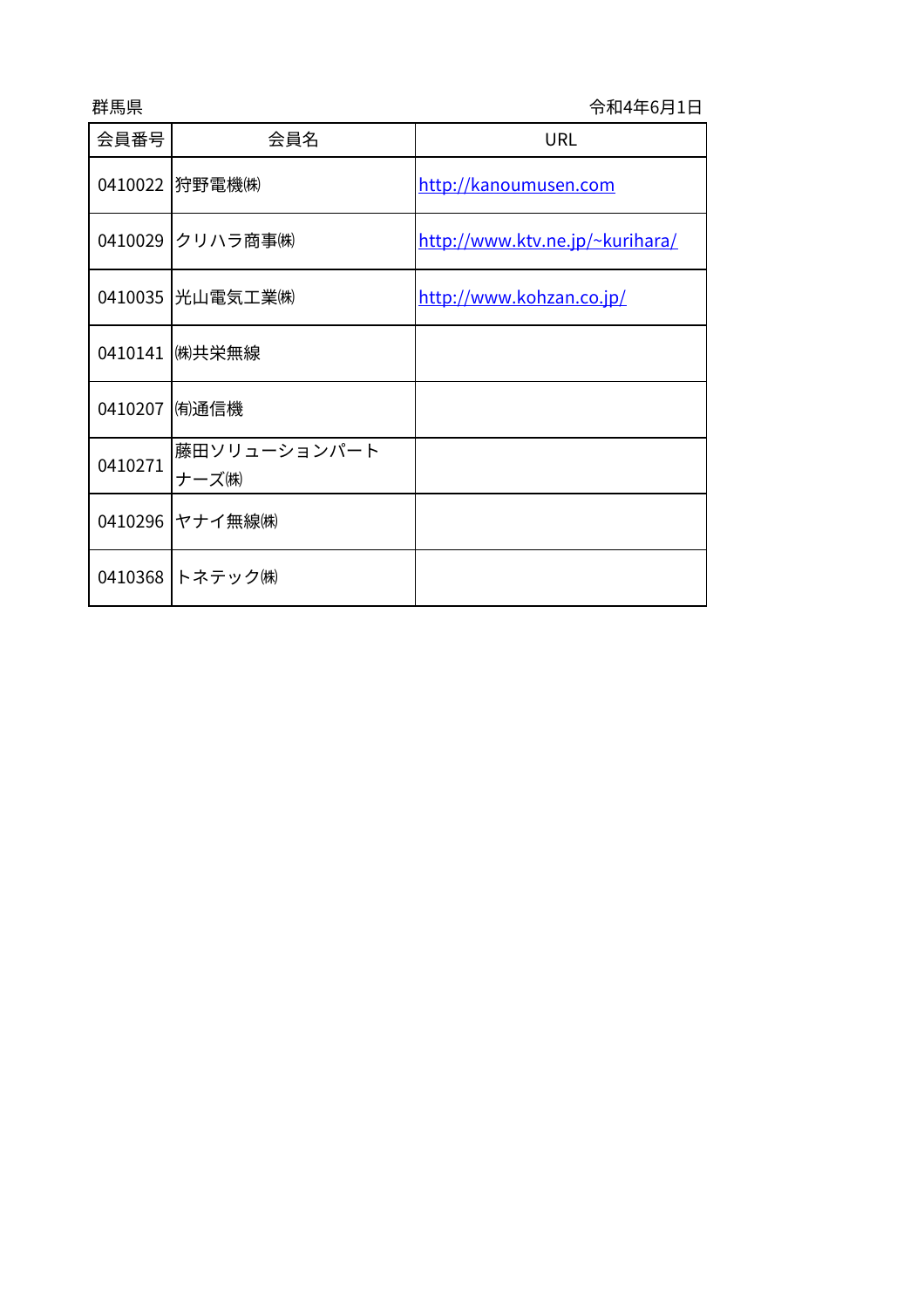| 会員番号    | 会員名                  | URL                                         |
|---------|----------------------|---------------------------------------------|
|         | 0411039   埼玉田中電気㈱    | http://www.saitamatanaka.co.jp/             |
|         | 0411065  侑タケウチ無線     |                                             |
|         | 0411127 ミサワ電機サービス(株) | http://www.ksky.ne.jp/~misawa/in<br>dex.htm |
|         | 0411163 パシフィックシステム㈱  | http://www.pacific-systems.co.jp/           |
|         | 0411171  移動無線サービス㈱   |                                             |
|         | 0411211 三和システムサービス㈱  | https://www.sanwa-sys.co.jp/                |
| 0411241 | 世紀工業㈱                |                                             |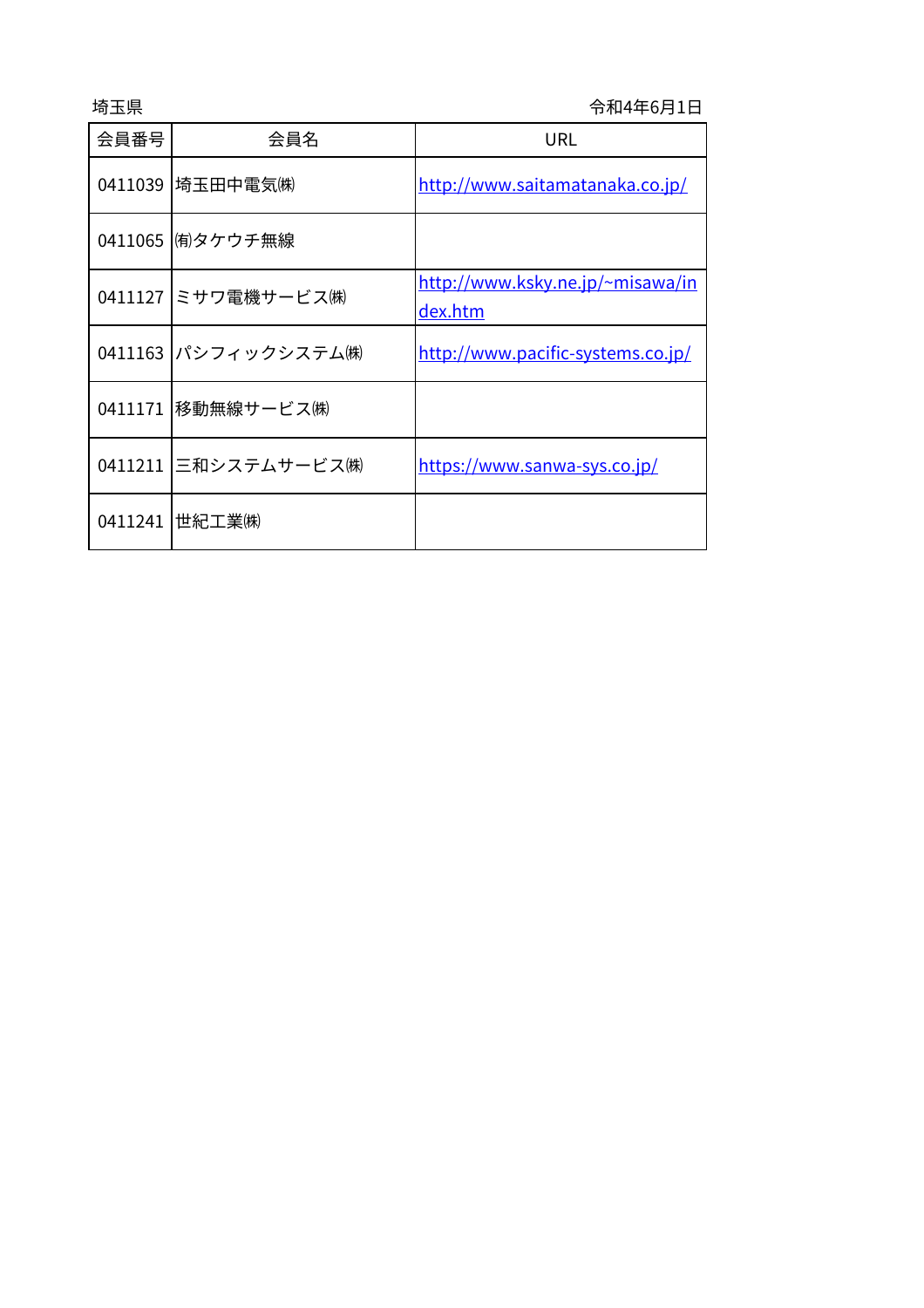| 会員番号          | 会員名                   | URL                       |
|---------------|-----------------------|---------------------------|
| 0412015 (㈱エコス |                       |                           |
|               | 0412025 関東電子㈱         | http://www.kdk72.co.jp/   |
|               | 0412058 スイス通信システム(株)  | http://www.systs.co.jp/   |
| 0412199       | 日鉄住金テックスエンジ㈱ 君<br>津支店 | http://www.ns-elex.co.jp/ |
|               | 0412343 (㈱関東電子木更津     |                           |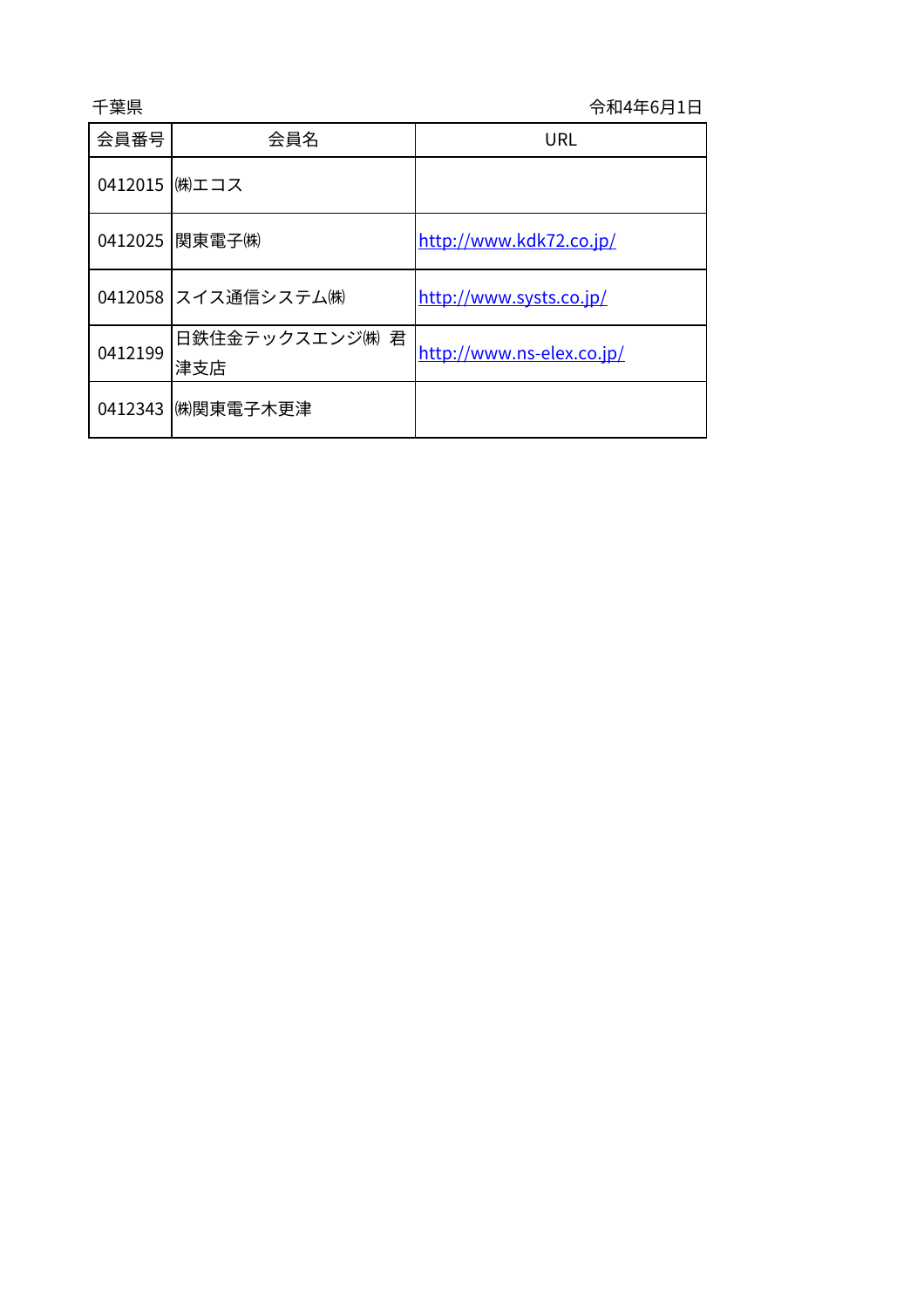| 会員番号    | 会員名                 | URL                                                      |
|---------|---------------------|----------------------------------------------------------|
| 0413001 | ㈱アイコム東京             | http://www.icomtokyo.co.jp/                              |
| 0413002 | アイコム(株)<br>東京営業所    | http://www.icom.co.jp/                                   |
| 0413016 | 商船三井テクノトレード(株)      |                                                          |
| 0413019 | 沖電気工業㈱              | http://www.oki.com/jp/                                   |
|         | 0413020 (㈱カナデン      | http://www.kanaden.co.jp/index.ht<br>ml                  |
|         | 0413037 (㈱日立国際電気    | http://www.hitachi-kokusai.co.jp/                        |
|         | 0413048 三信電気㈱       | http://www.sanshin.co.jp/                                |
| 0413051 | ㈱芝浦通信               | http://shibatu.com/musen.html                            |
|         | 0413052 (㈱昭栄通信機     |                                                          |
| 0413055 | シンエイ商事(株)           | http://www.shineishouji.com/                             |
| 0413066 | 田中電気㈱               | http://www.tanaka-denki.co.jp/                           |
|         | 0413077 東京オー・エス・ケー㈱ |                                                          |
| 0413078 | 東京通信機㈱              | http://www.to-tsu.jp/company/                            |
| 0413080 | ㈱東京特販               | http://www.t-<br>tokuhan.co.jp/index.htm                 |
| 0413086 | OKIネクステック(株)        |                                                          |
| 0413088 | 東洋通信機㈱              |                                                          |
| 0413095 | ㈱中松商会               |                                                          |
| 0413100 | 新潟通信機㈱<br>東京支店      | http://www.niigata-<br>t.co.jp/annai/eigyousho/tokyo.htm |
|         |                     |                                                          |
| 0413105 | 日神電子㈱               | http://www.nissin-denshi.co.jp                           |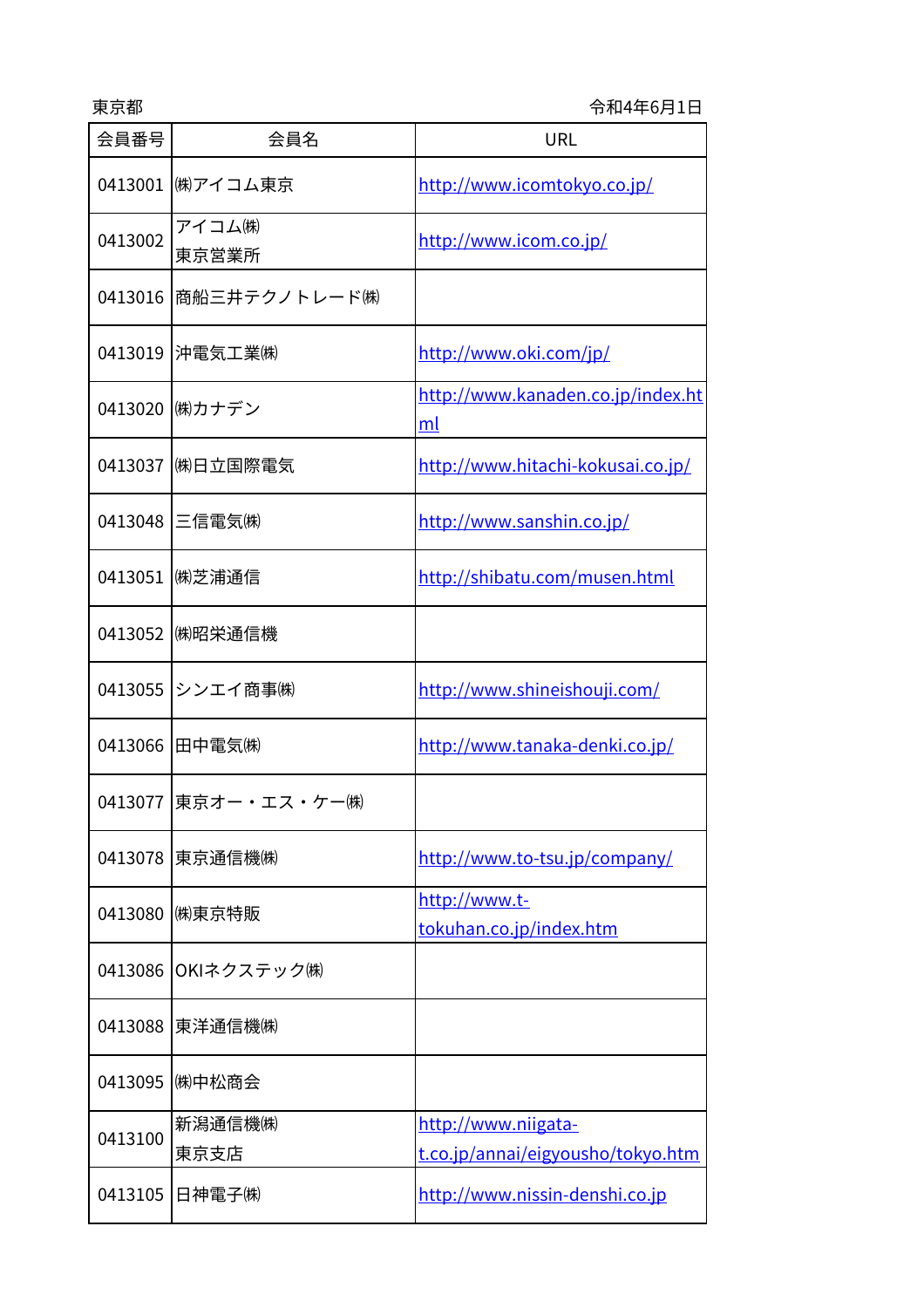|         | 0413107 日電通信工業㈱             | http://www.nichikoinc.co.jp/                         |
|---------|-----------------------------|------------------------------------------------------|
|         | 0413109 M X モバイリング㈱         | http://www.nec-mobiling.com/                         |
|         | 0413112 八重洲無線㈱              | http://www.yaesu.com/jp/index3.h<br>tml              |
|         | 0413113 日本無線㈱               | http://www.jrc.co.jp/jp/index.html                   |
| 0413114 | モトローラ・ソリューション<br>ズ(株)       |                                                      |
| 0413118 | (株)HYSエンジニアリング<br>サービス      | http://www.hitachi-<br>kokusai.co.jp/hs/             |
|         | 0413129  三菱電機㈱              | http://www.mitsubishielectric.co.j<br>p/index_c.html |
|         | 0413130 三峰無線㈱               | http://www.mitsuminemusen.com<br>/com/index.html     |
| 0413139 | 菱電商事㈱<br>東京支社               | http://www.ryoden.co.jp/                             |
|         | 0413144  ㈱ジャパンエニックス         | http://www.jenix.co.jp/                              |
|         |                             |                                                      |
| 0413169 | 扶桑電通㈱                       | http://www.fusodentsu.co.jp/                         |
| 0413172 | ㈱サンエス<br>東京支店               |                                                      |
| 0413176 | 日本フィールド・エンジニア<br>リング(株)     | http://www.nfe.co.jp/                                |
|         | 0413179  菱神電子エンジニアリング(株)    | http://www.ryosin.co.jp/                             |
|         | 0413186 中央通信(株)             |                                                      |
|         | 0413195 センシン電気㈱             |                                                      |
| 0413197 | J-POWERテレコミュニ<br>ケーションサービス㈱ | http://www.kec.co.jp/                                |
| 0413200 | JESCO(株)                    |                                                      |
|         | 0413216 (㈱サンテレコムジャパン        | http://www.suntelecom.co.jp/                         |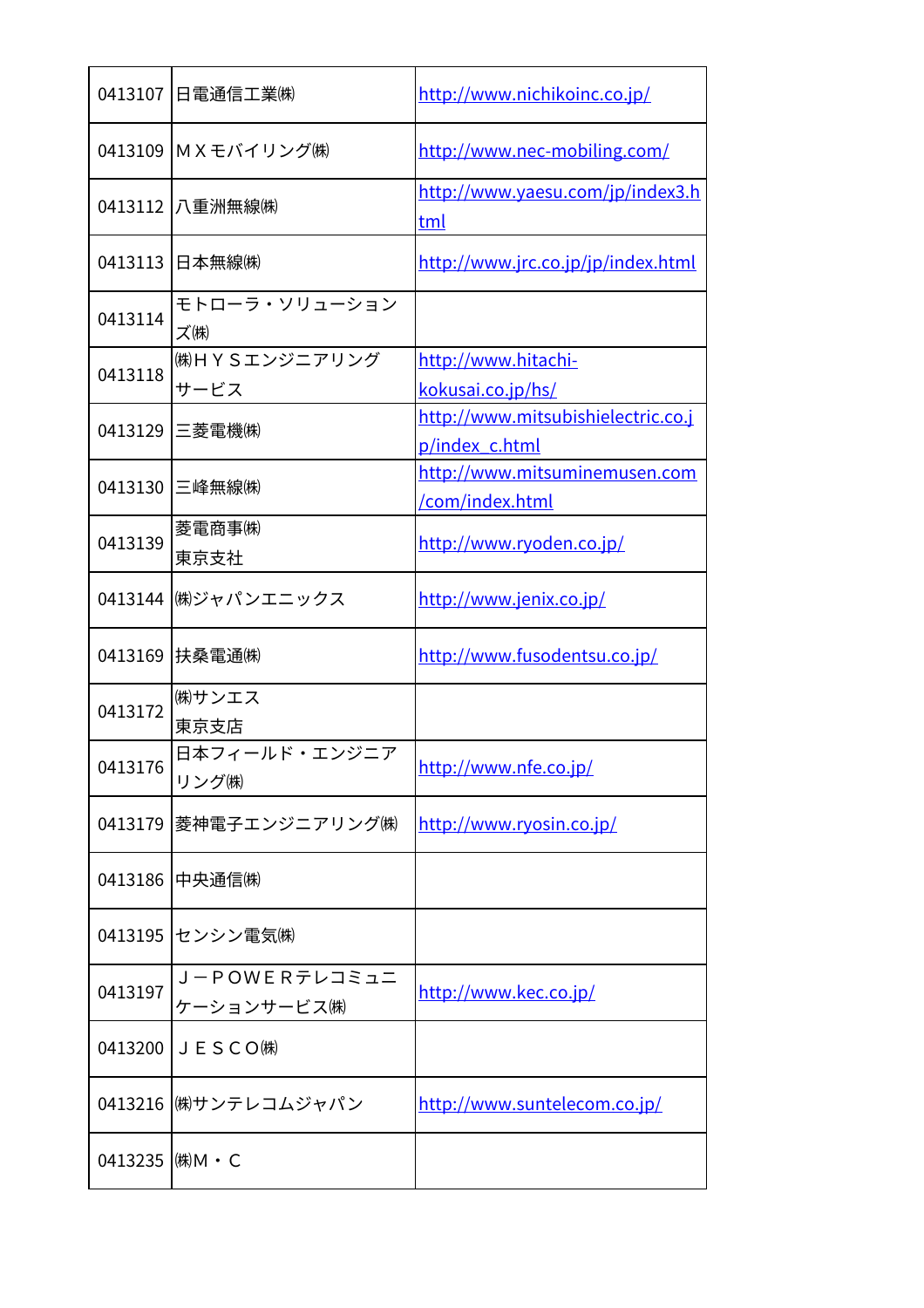|         | 0413245 (㈱エクセリ       | http://www.exseli.com/top                     |
|---------|----------------------|-----------------------------------------------|
|         | 0413247  ㈱システム情報企画   | http://www.system-<br>joho.co.jp/company.html |
|         | 0413250 (㈱オンザウェイ     |                                               |
| 0413277 | ㈱ゼック                 | http://www.zeeck.co.jp/                       |
| 0413289 | 三菱電機システムサービス㈱        | http://www.melsc.co.jp/                       |
| 0413293 | (㈱東京保機エンジニアリング       | http://www.tokyohoki.co.jp/                   |
|         | 0413294 エイコウ電子(株)    | http://ekd.co.jp/outline/outline.ht<br>ml     |
| 0413298 | 西菱電機㈱<br>東京支社        | http://www.seiryodenki.co.jp/                 |
| 0413309 | 東京システム特機㈱            | http://www.system-tokki.co.jp/                |
| 0413310 | 東日本電気エンジニアリング<br>(株) | http://www.tems.co.jp/                        |
| 0413111 | 日本テクニカル・サービス㈱        | http://www.nitteku.co.jp/                     |
|         | 0413318  侑ジェイシステム    |                                               |
| 0413323 | ㈱コムネット<br>東京営業所      |                                               |
|         | 0413333 山本無線(株)      | http://www.yamamoto.co.jp/                    |
|         | 0413338 芝浦 S R C㈱    |                                               |
| 0413339 | 富士無線電機㈱              |                                               |
|         | 0413340 (㈱エスティエス     | http://www.musen.tokyo                        |
| 0413350 | ㈱関電工                 |                                               |
|         | 0413354 ヨシモトポール㈱     |                                               |
|         | 0413356 (株) S A V E  |                                               |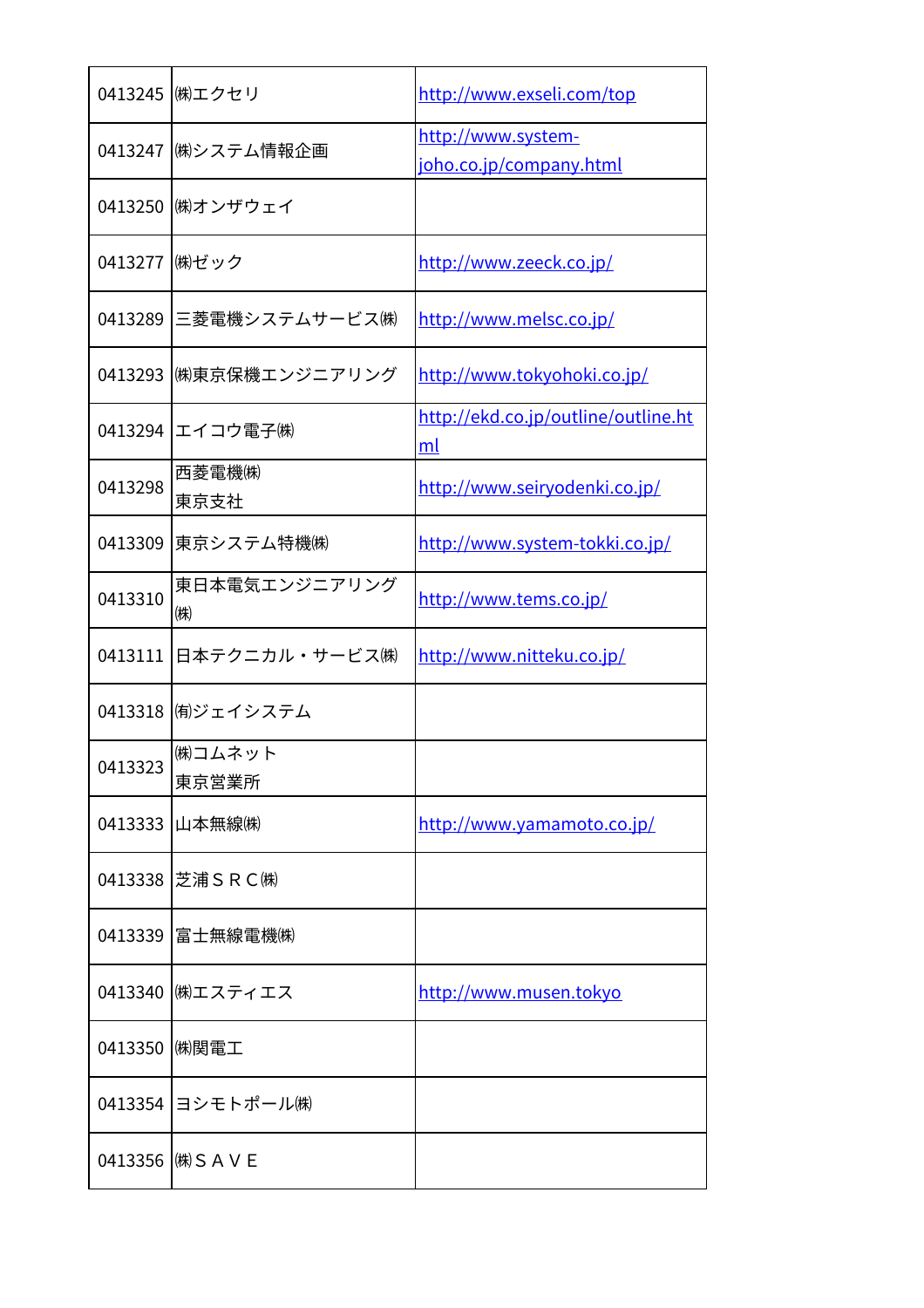| 0413357 | トム通信工業(株)スマートウェーブ・テ<br>レコミュニケーションズ社 |                          |
|---------|-------------------------------------|--------------------------|
|         | 0413358 小松川電機(株)                    |                          |
|         | 0413359 日本アンテナ(株)                   |                          |
|         | 0413361 アイシンピークス㈱                   |                          |
| 0413363 | ㈱ミライト・テクノロジーズ<br>東京支店               |                          |
| 0413365 | NS企画<br>東京事務所                       |                          |
| 0413367 | 東芝エルイーソリューション<br>(株)                |                          |
|         | 0413369 オキナ電子工業(株)                  |                          |
|         | 0413370 ヨシモトエンジニアリング㈱               |                          |
| 0413371 | ㈱エフ・アール・シー                          |                          |
|         | 0413372 東京ガスネットワーク㈱                 |                          |
|         | 0413373 P S C P㈱                    | https://www.psc-p.co.jp/ |

東京都 管外会員 まんない こうしょう こうしょう かんこう 令和4年6月1日

| 会員番号         | 会員名               | URL                         |
|--------------|-------------------|-----------------------------|
| 0426319      | ウェッジ㈱<br>京都支店     | http://www.aaa-wedge.co.jp/ |
| 0427355      | アルインコ(株)<br>東京営業所 |                             |
| 0428334 (㈱城山 |                   |                             |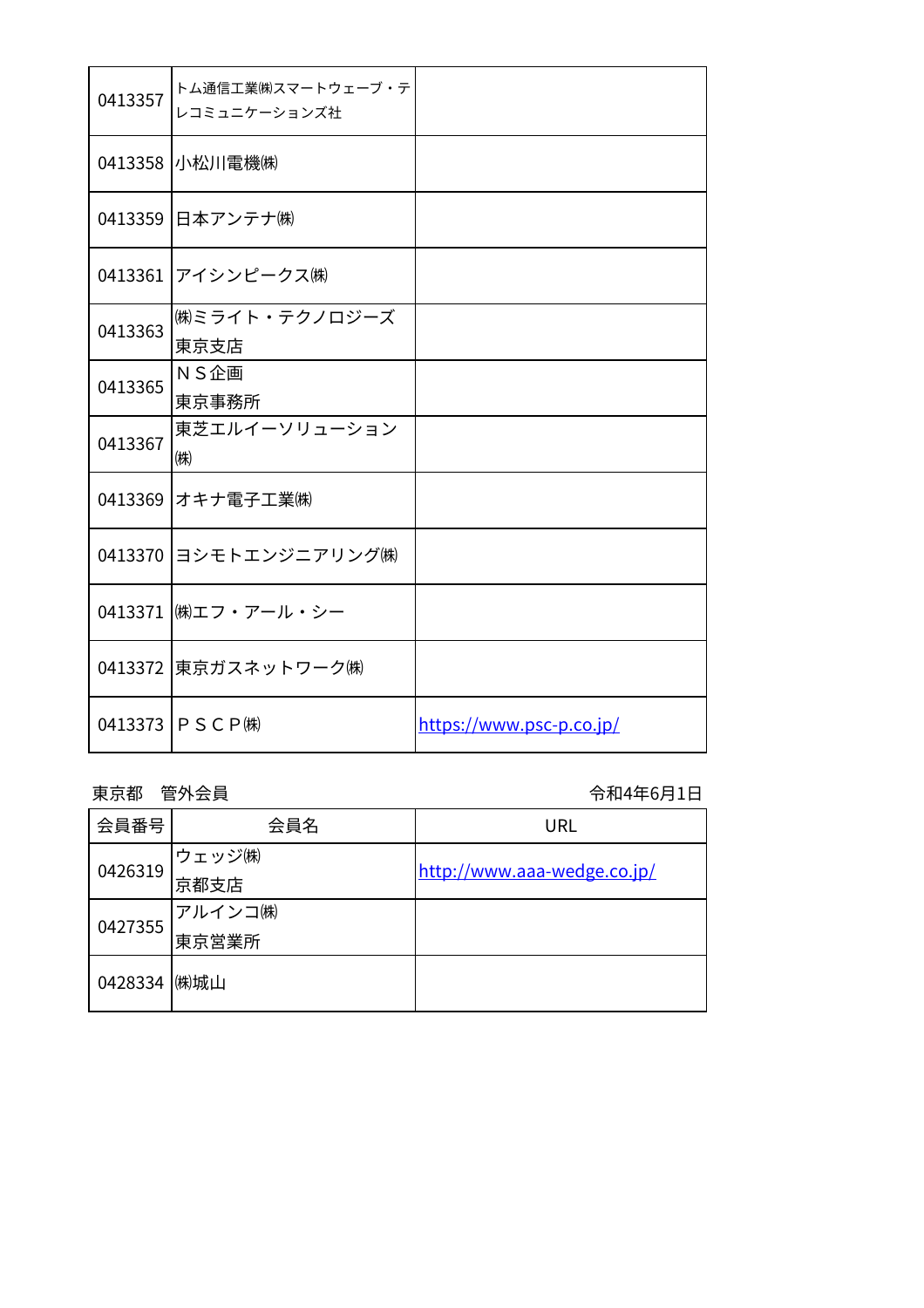| 会員番号    | 会員名                      | URL                                |
|---------|--------------------------|------------------------------------|
| 0414009 | イチコーエンジニアリング㈱            | https://www.ichiko-e.co.jp/        |
| 0414036 | ㈱光電社                     |                                    |
|         | 0414042 三愛電子工業㈱          | http://www.san-ai.co.jp/densi/     |
| 0414053 | (株)湘南                    |                                    |
| 0414054 | 松和電子システム㈱                | http://www.syo-wa.co.jp/           |
| 0414062 | ㈱富士通ゼネラル                 | http://www.fujitsu-general.com/jp/ |
| 0414094 | (株)JVCケンウッド<br>事業部       | http://www.kenwood.com/            |
| 0414096 | 侑神奈川通信機                  |                                    |
| 0414108 | 日本電気㈱                    | http://www.nec.co.jp/              |
| 0414137 | 横浜通信機㈱                   |                                    |
|         | 0414159 (㈱テレコム           | http://www.telcom-net.co.jp/       |
|         | 0414173 松電通信㈱            | http://www.shoden.jp/index2.htm    |
|         | 0414188  光音電波㈱           |                                    |
|         | 0414220  侑サン無線システム       |                                    |
| 0414283 | ㈱桜田商事                    |                                    |
| 0414284 | (株)JVCケンウッド·公共産業シ<br>ステム |                                    |
| 0414305 | 西菱電機フィールディング(株)          |                                    |
| 0414320 | ㈱アイトーク                   |                                    |
| 0414325 | 富士通ネットワークソリュー<br>ションズ(株) | http://jp.fujitsu.com/group/fnets/ |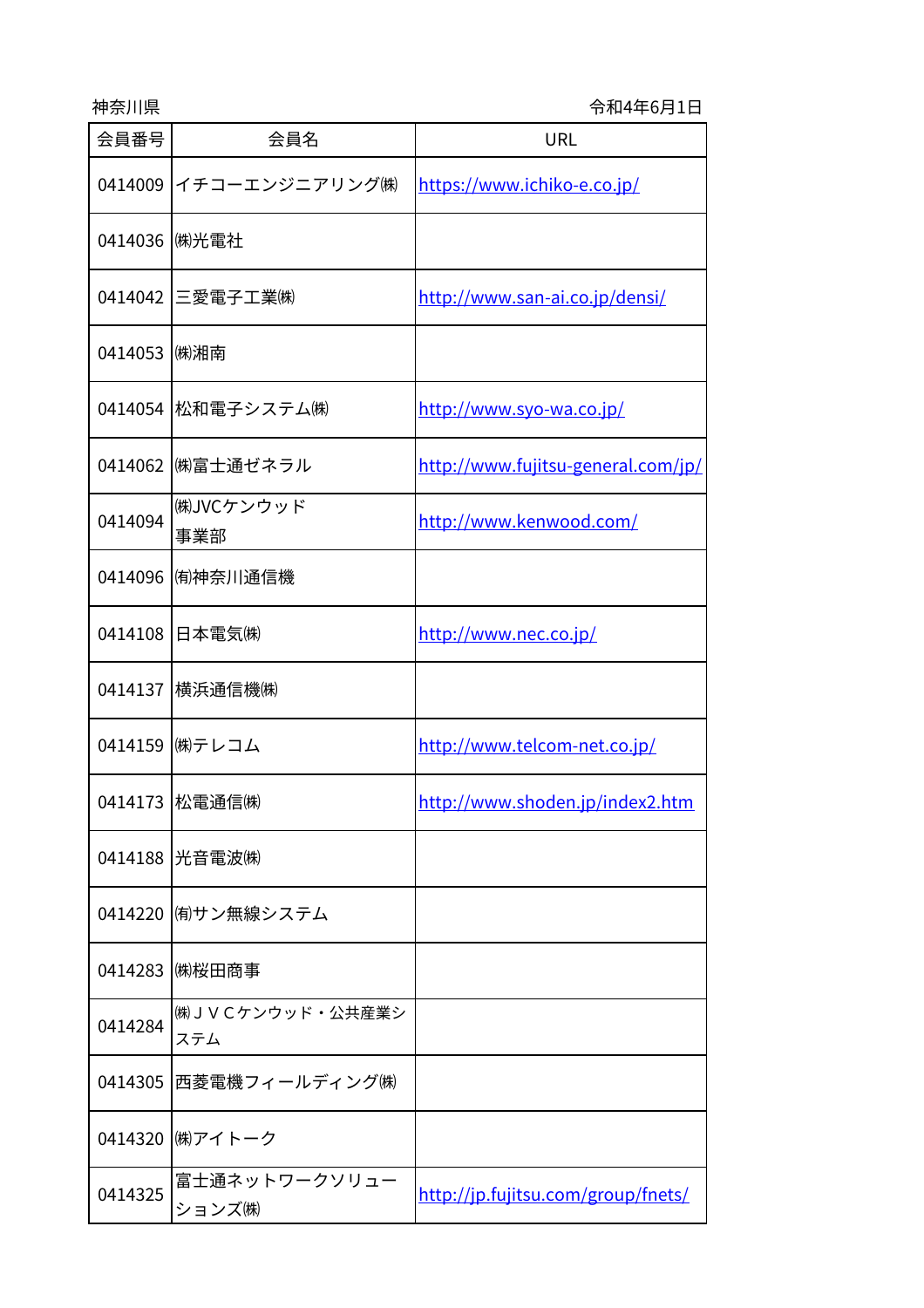| 0414327 | 三和エンジニアリング㈱ 神奈<br>川支店       | http://www.sanwa-eng.co.jp/                              |
|---------|-----------------------------|----------------------------------------------------------|
|         | 0414331 (㈱テック21             |                                                          |
| 0414332 | 卜ム通信工業㈱                     | http://www.tomcom.co.jp/                                 |
| 0414341 | パナソニックシステムソリュー<br>ションズジャパン㈱ | http://panasonic.co.jp/sn/psn/pssi<br><u>s/info.html</u> |
|         | 0414347 (㈱ライコム              |                                                          |
|         | 0414349 横浜無線(株)             |                                                          |
|         | 0414351 (㈱アプライドクリエイター       |                                                          |
|         | 0414364 $D P - P$ lanning   |                                                          |
|         | 0414366  ㈱エス・エフ・ティー         |                                                          |